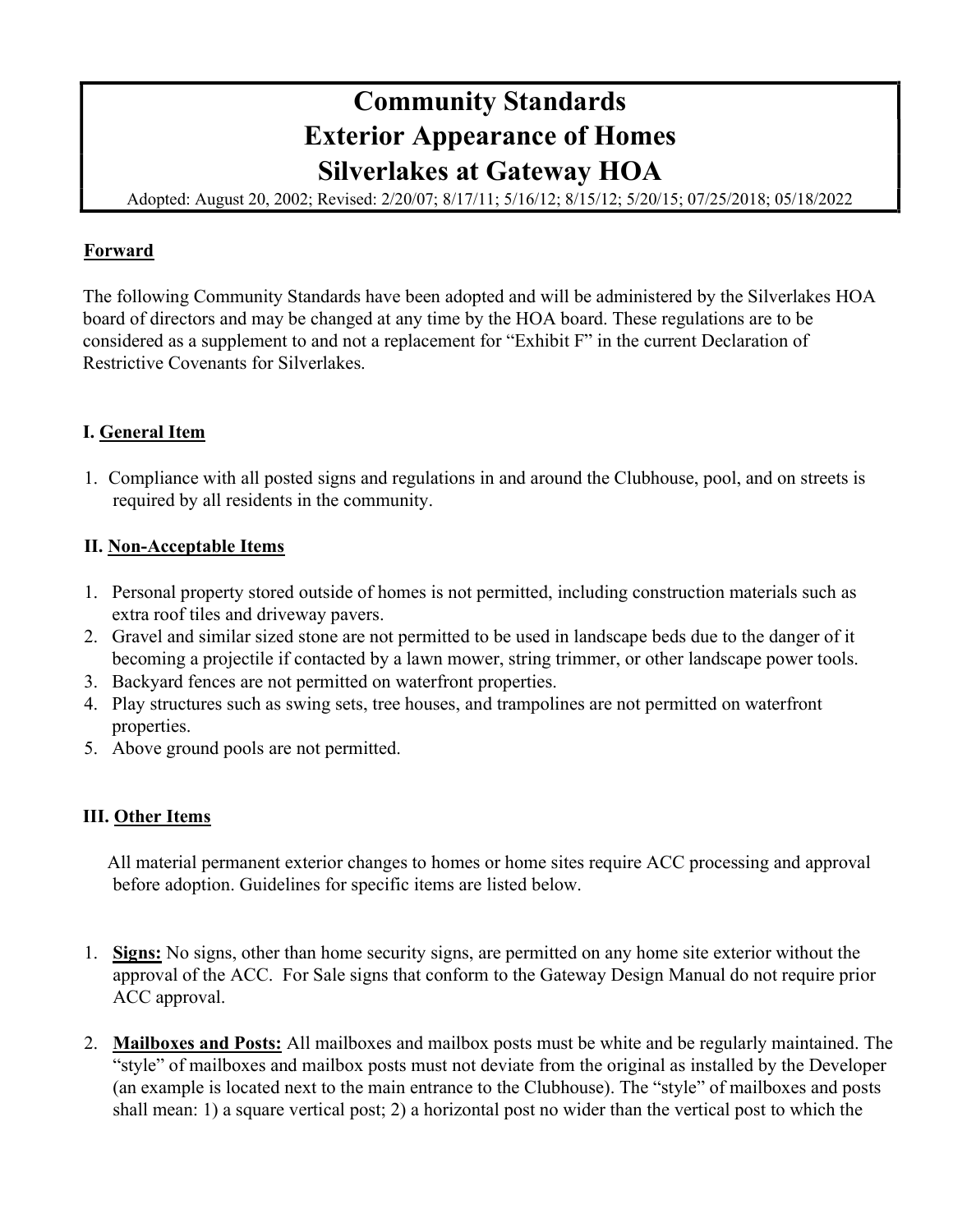mailbox is attached; 3) a 45-degree angled brace, no wider than the vertical post, that is attached to the vertical and horizontal posts; and 4) an arched mailbox. Acceptable materials include wood, PVC or similar material, composite, fiberglass, or metal. Incidental detail elements such as coffered ends, angled ends, beveled ends, end caps, routed details, and small finials are acceptable. Mailbox covers are permitted but must be kept in good condition. It is the owner's responsibility to ensure that mailbox installations meet U.S. Postal Service standards.

- 3. Lamp Posts: Lamp posts should not exceed 6 ft. in height, Exterior lamp posts must be metallic bronze, black, or white in color and be constructed of wrought iron, aluminum, fiberglass, composite, or PVC or similar material.
- 4. Driveways: Due to the cracking problems with the original concrete driveways in our community, the concrete may be replaced with brick or stone pavers, may be stained/painted, or may be coated/tiled after a request is submitted and approved by the ACC. Homeowners must submit their request along with a drawing detailing exact size and material to be used to modify their driveway. Driveway extensions will be permitted if the extension matches the existing driveway in material and color. For homes with two car garages, driveways shall not extend more than 4.5 feet from either side of the inner frame of the garage door, limited to a maximum driveway width of 24 feet. Driveways for homes with three car garages shall not extend beyond the width of the garage. Homeowners are responsible for obtaining any necessary waivers for encroachment on easements, required permits, and confirming compliance with building code property line setbacks.
- 5. Fences: Backyard fences are permitted on non-waterfront home sites. Fences can be no closer to the street than the midpoint of the house. Only white PVC or Rod Aluminum fences will be approved by the ACC. Fences cannot exceed six feet in height. Wood fences are no longer permitted due to the constant maintenance required. Homeowners are responsible for obtaining any necessary waivers for encroachment on easements and required permits.
- 6. Play Structures : Material play structures may be placed in the backyards of non-waterfront properties. Homeowners must receive written approval from the ACC before placing a play structure in the backyard. All approved play structures should be placed in an area of the backyard that is not clearly visible from the front of the house. Homeowners are responsible for obtaining any necessary waivers for encroachment on easements and required permits.
- 7. Sports Equipment: Portable basketball hoops must be stored between halfway up the driveway to the garage. All other sports equipment must be stored where it is not visible from the street. Sports equipment must not be stored in the backyards of waterfront properties. Small sports items (balls, soccer goals, etc.) must be stored inside of the home when not in use.
- 8. Garbage Containers: Garbage, recycling, and yard waste containers, or other similar articles shall not be stored on a home site where clearly visible from the street. Waterfront homeowners may not store garbage cans in the rear of their homes. These containers may be placed along the curb the afternoon before their scheduled pick-up date.
- 9. Paint Colors: All paint colors for the exterior of a home or driveway/walk areas must be approved by the ACC prior to painting. Guidelines for base, trim, and door paint colors are included in the ACC application.